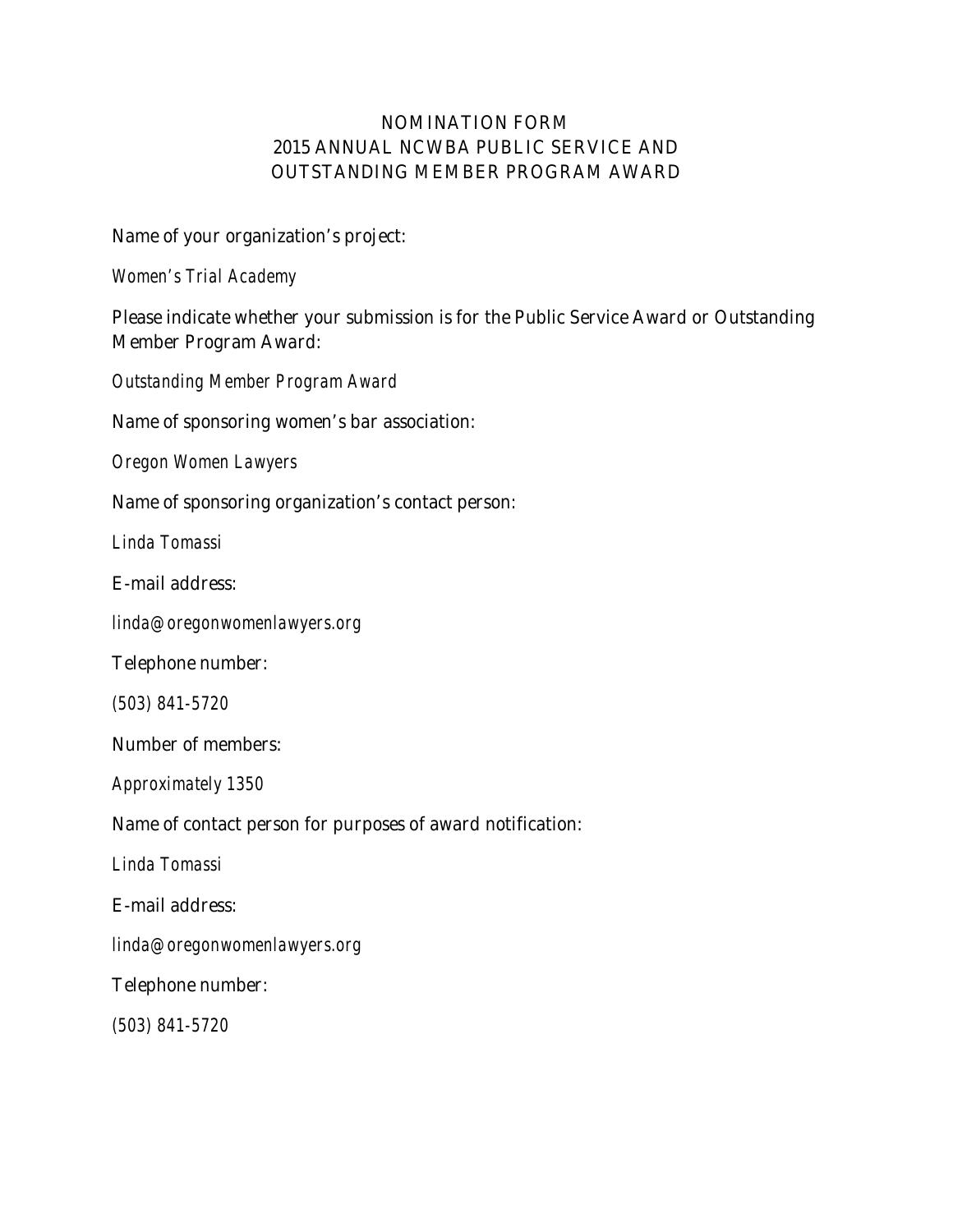

PORTLAND, OREGON 97240 (p) 503.595.7826 (f) 503.243.2019 <www.oregonwomenlawyers.org> Linda Tomassi, Executive Director [linda@oregonwomenlawyers.org](mailto:linda@oregonwomenlawyers.org)

February 20, 2015

*Oregon Women Lawyers ("OWLS") proudly nominates the Women's Trial Academy, an OWLSsponsored event, for the National Conference of Women's Bar Association's Outstanding Member Program Award. Below you will find a history of our organization, as well as information about this outstanding program. As detailed below, this was an innovative program that offered extensive, hand-on training to OWLS members.*

# **Oregon Women Lawyers**

Founded in 1989, Oregon Women Lawyers traces its roots to the Multnomah Bar (representing the metropolitan Portland area) Association's *Committee on the Status of Women.* At the 1988 Oregon State Bar convention, the Multnomah Bar Association had breakfast with three existing groups of women attorneys from around the state. That led to the organization of OWLS in 1989.

Today, OWLS is approximately 1,350 members strong, which constitutes the third largest bar association in Oregon (behind the Oregon State Bar and Multnomah County Bar Association).

OWLS'mission is to "transform the practice of law and ensure justice and equality by advancing women and minorities in the profession." Our principal purposes are:

- i. To promote equal rights and opportunities for women and minorities within the legal profession and justice system;
- To promote full participation of women and minorities in the organized bar and in the legislative and judicial branches of government;
- i. To provide opportunities for women and minorities in the legal profession to support and educate one another;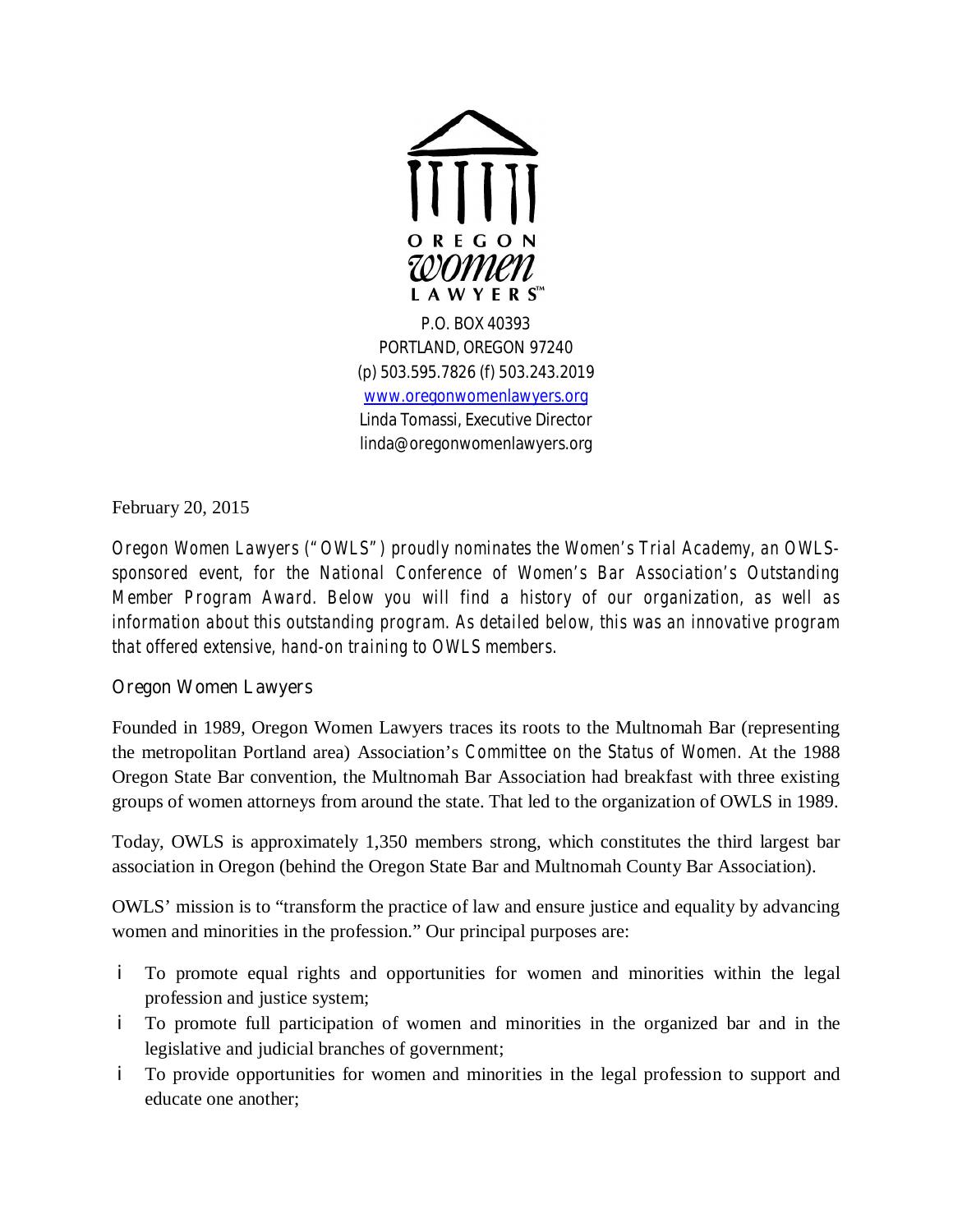- To promote the quality and image of the legal profession in Oregon; and i.
- To actively promote equality and fair treatment of all people within the legal profession and in society.

Our major, ongoing activities include:

- An annual continuing legal education course held each fall, focused a topic relevant to our i. mission and principal purposes;
- An annual gala dinner honoring members of our legal community who have made outstanding contributions toward promoting women and minorities in the legal profession;
- Recognizing those workplaces and specific innovative practices that promote one or more of our values with our Workplace Leader Award;
- i Publication of a quarterly newsletter;
- i. Maintaining a listserve actively used by 1000+ members;

Other OWLS' programs are much more personal and are designed to benefit a particular contingency of our membership. These programs include monthly networking events (for our members and non-attorney women professionals), leadership seminars, as well as specialized groups, including our "First Generation Professionals Discussion Group"and our newly created parenting support group.

OWLS takes pride in listening to our membership to identify the needs of our membership, and how we can better support our mission and purposes. The Women's Trial Academy came about in this way. We appreciate NCWBA's consideration of this program for its 2015 Outstanding Member Program Award.

### **Women's Trial Academy**

In 2014, OWLS sponsored the "Women's Trial Academy,"(hereinafter "WTA") an innovative program developed to address the unique challenges that young female litigators face in the courtroom. The WTA ran for eight months, February through September, 2014.

### *Origins*

Two OWLS members, who have each built distinguished careers as Oregon trial attorneys, Lisa Kaner and Renee Rothauge, identified two challenges facing young civil litigators – particularly women. They found that, first, litigators early in their career were not getting the experience necessary to become good trial lawyers, and second, there were inadequate resources to help educate women litigators learn how to deal with the unique challenges women face in the courtroom. Ms. Kaner and Ms. Rothauge brainstormed options to address these issues, and the idea of the WTA was born.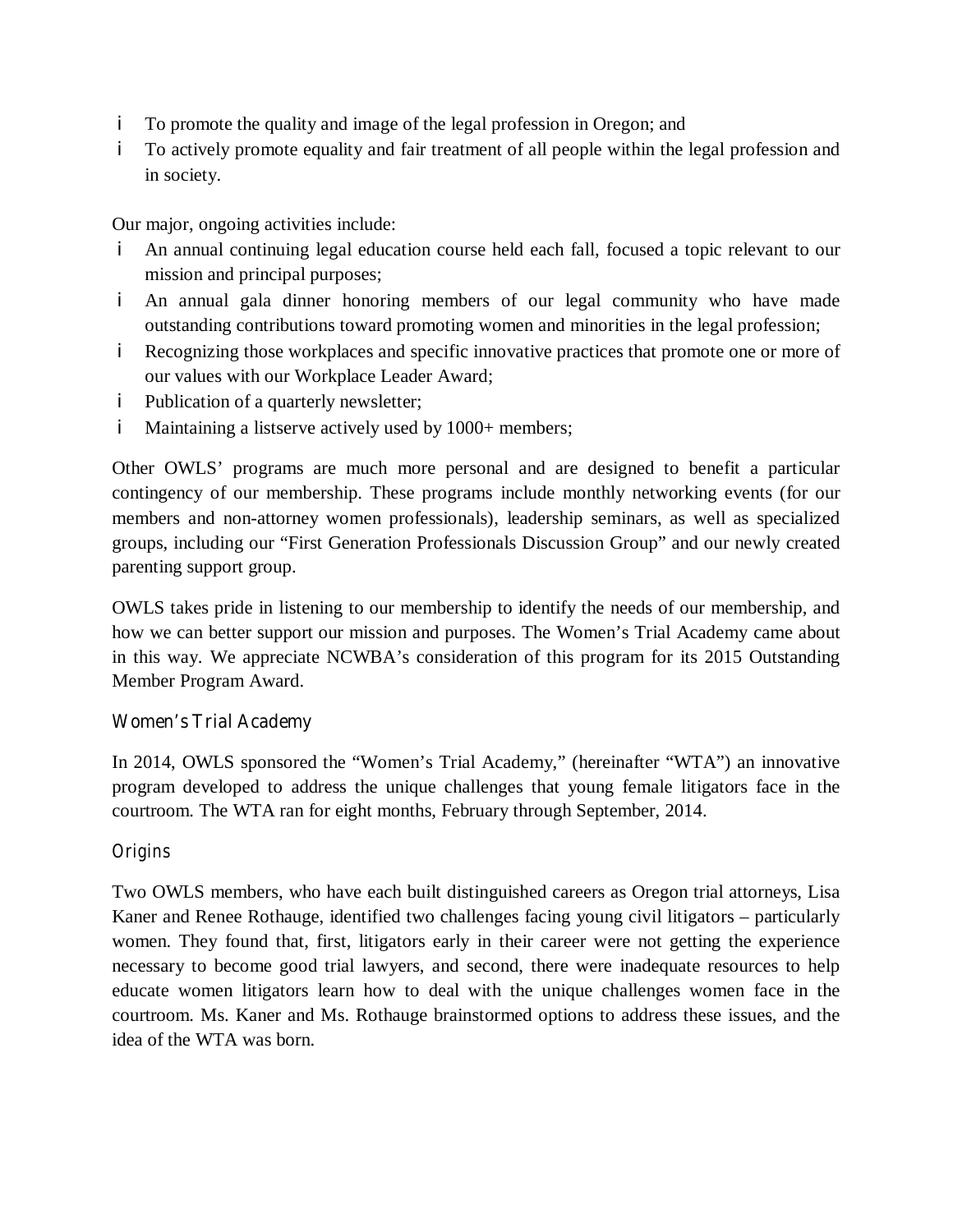### *The Structure*

The curriculum of the WTA was designed to follow an entire civil jury trial from start to finish over the course of eight months. Participants met once a month, for two hours, and each session focused on one aspect of a civil jury trial. Monthly topics included: establishing evidentiary foundation; direct examination; cross examination; opening statements; closing arguments; and voir dire.

Each session featured at least one guest "coach."The coaches themselves were accomplished women trial attorneys and judges. At the start of each session, the coach(es) would make brief remarks regarding the portion of a trial that was the subject of that month's session. Then, the participants would move to the "trial exercise" in which the participants would practice skills specific to that phase of the trial. This format included work in small groups, and allowed a more intimate, one-on-one experience. The directors, coaches, and participants would listen and offer feedback. The creators considered it essential that the participant receive constructive, immediate feedback.

One coach, a retired trial court judge turned mediator, found her coaching experience to be so valuable and enjoyable that she volunteered to assist with subsequent sessions as well.

The subject trial was not fictionalized. The WTA materials consisted of upwards of 600 pages of written materials drawn directly from an actual case recently litigated by one of the creators. Accordingly, each participant was asked to sign a confidentiality agreement and return all written materials upon completion of the course.

Prior to each monthly meeting, participants were expected to complete the assigned reading. The assignment included readings from the case materials, as well as secondary sources. The secondary sources were articles about trial preparation, personal style, evidentiary issues, and communication skills (including non-verbal communication) compiled by the WTA creators. By holding sessions only once a month, participants had adequate time to prepare for the next session (and balance their work obligations). As the participants and coaches later attested, everyone was expected to put a great deal of time into preparing for each session.

In addition to addressing the components of a civil jury trial, the WTA also explored genderspecific issues, including voice pitch, projection, wardrobe, posturing, and the perception of an assertive woman.

Tuition was \$199, which was merely to cover the cost of materials. The creators were adamant that this program be affordable for all attorneys, and not be limited to those with the financial backing of large firms.